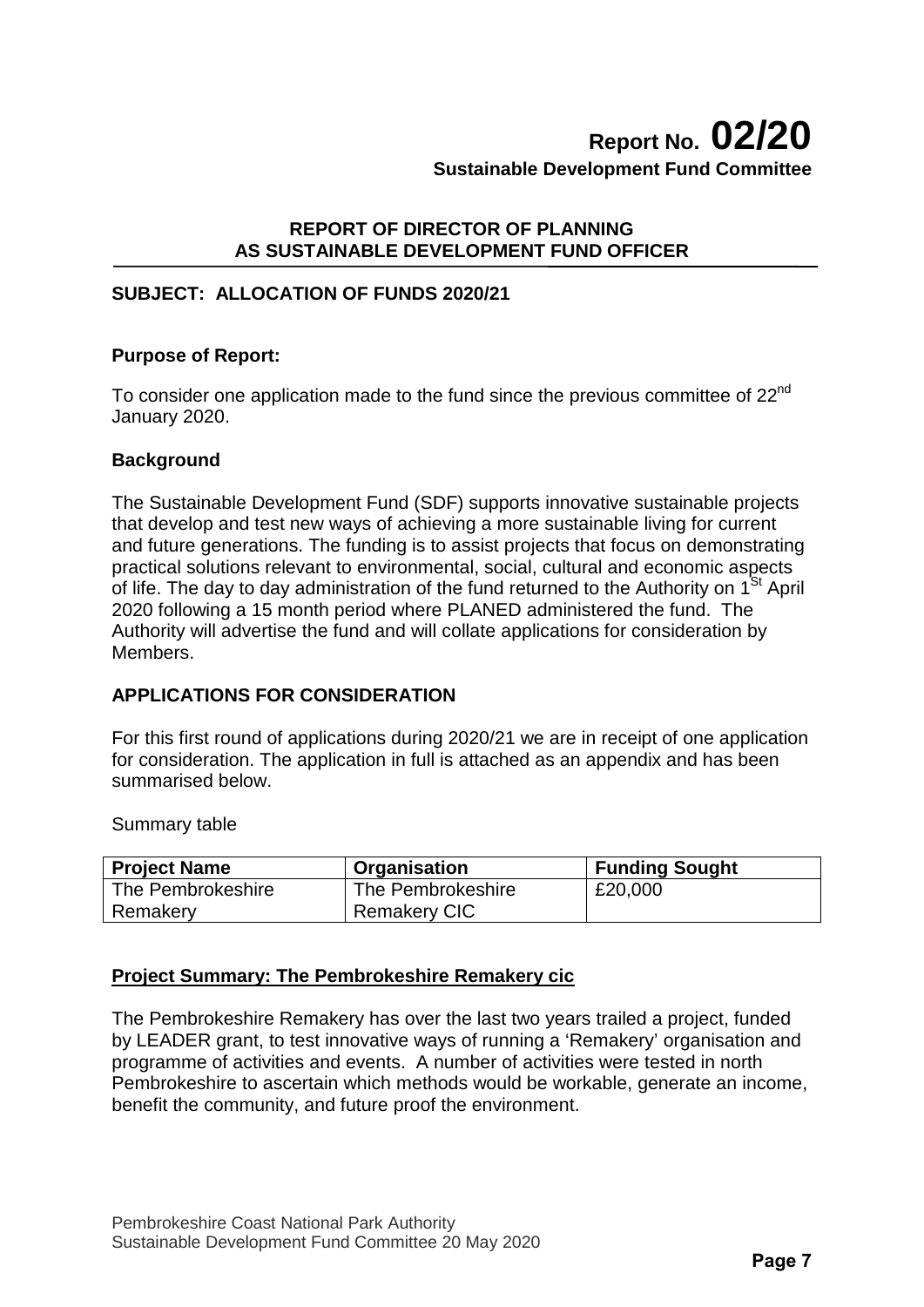From the information learned during the LEADER pilot project, they now seeking funding to create and develop a new show case sustainable social enterprise business model.

The funding will pay for the production of business, finance and marketing plans and also pay for the project managers to deliver the project and drive the business into profit. These plans will set the benchmark to test a viable REMAKERY business for Pembrokeshire. The formation of a Repair Café project model could also be rolled out across Pembrokeshire and will include supporting one another in setting up a 'repair café'. The two founding Directors will manage the project.

**SDF ref Applicant Project £ grant awarded £ grant**  paid **£ grant outstanding**  359 PCNPA Pembrokeshire **Outdoor** Schools 18,637 | 12,723 | 5,914 361 PCNPA Heritage Guardians | 11,729 6.947 4.782 362 VC Gallery The Power of Pembrokeshire 11,488 4.070 364 iSea **Surfware** Mobile shop and beach cleaning hub  $\vert$  8,347 | 5386 | 2,961

*The longstanding applications which were approved prior to PLANED's involvement and which still have to be completed are:*

The applications awarded during PLANED's involvement by the Committee are:

| SDF ref    | <b>Applicant</b>  | Project          | £ grant | £ grant<br>paid | £ grant<br>outstanding |
|------------|-------------------|------------------|---------|-----------------|------------------------|
| SDF/2019/1 | Springboard       | Family           |         |                 |                        |
|            |                   | <b>Explorers</b> | 19,100  | 0               | 19,000                 |
| SDF/2019/3 | <b>KlickKlack</b> | Sustainable      |         |                 |                        |
|            | Print             | Printing         | 20,428  | 200             | 20,228                 |
| SDF/2019/4 | Emma              | St Davids Old    |         |                 |                        |
|            | Evans             | Farmhouse        |         |                 |                        |
|            |                   | <b>Brewery</b>   | 24,613  | 3,245           | 21,368                 |
| SDF/2019/6 | Coppice           | Coppicewood      |         |                 |                        |
|            | College           | College          |         |                 |                        |
|            |                   | Woodland         |         |                 |                        |
|            |                   | Workshop         | 15,852  | 0               | 15852                  |

# **Funds Available 2020/21**

A total of £100,000 has been allocated to the fund for the 2020/21 financial year.